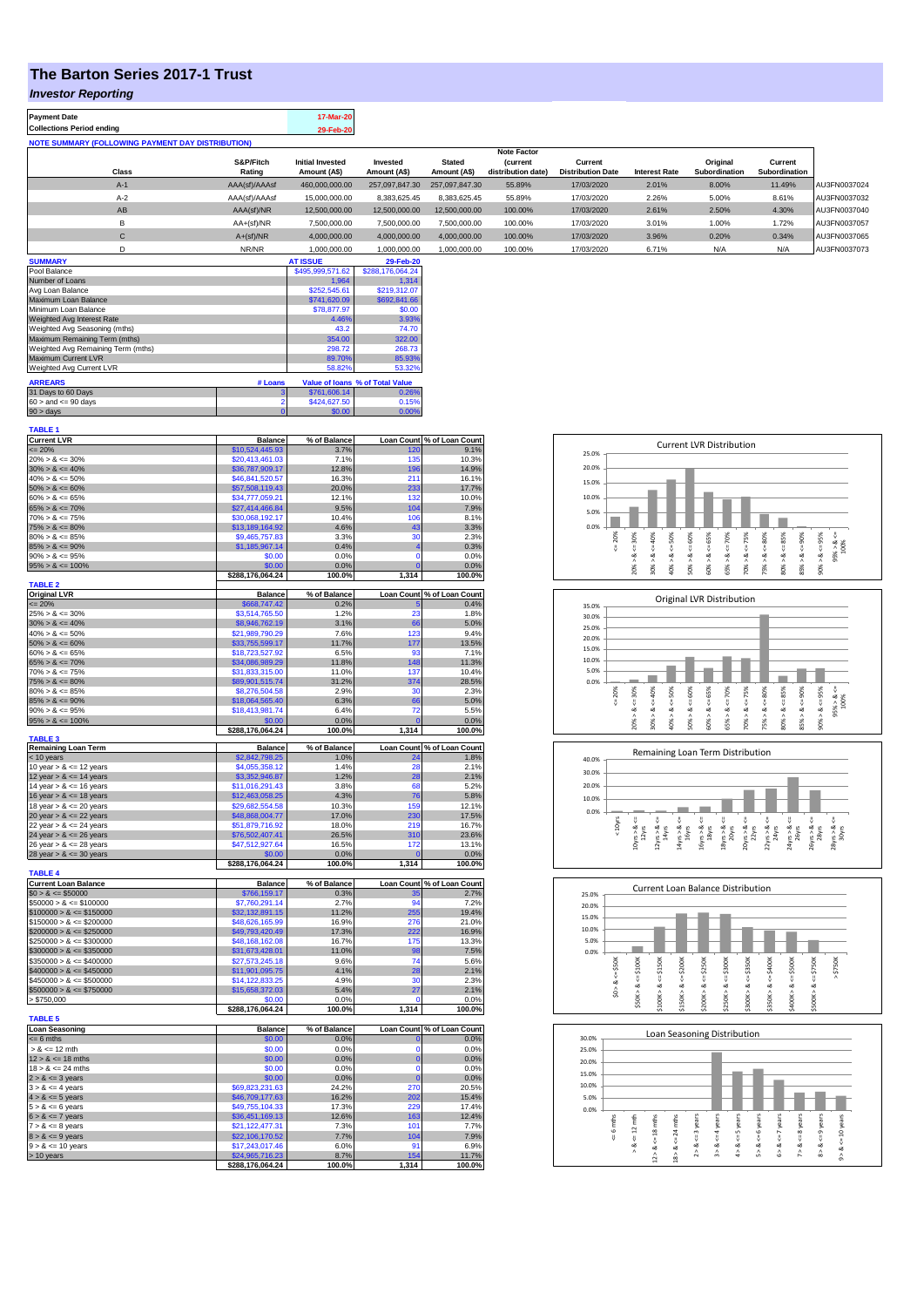## **The Barton Series 2017-1 Trust**

## *Investor Reporting*

| <b>Payment Date</b>                                 |                      | 17-Mar-20         |                   |                            |
|-----------------------------------------------------|----------------------|-------------------|-------------------|----------------------------|
|                                                     |                      |                   |                   |                            |
| <b>Collections Period ending</b>                    |                      | 29-Feb-20         |                   |                            |
| TABLE <sub>6</sub>                                  |                      |                   |                   |                            |
| Postcode Concentration (top 10 by value)            | <b>Balance</b>       | % of Balance      | <b>Loan Count</b> | % of Loan Count            |
| 2650                                                | \$6,862,993.20       | 2.4%              | 20                | 2.6%<br>2.2%               |
| 6210                                                | \$5,388,574.87       | 1.9%              | 22                |                            |
| 2615                                                | \$5,249,940.56       | 1.8%              |                   | 1.7%                       |
| 2905                                                | \$5,108,743.16       | 1.8%              | 20                | 1.5%                       |
| 5108                                                | \$5.036.152.17       | 1.7%              | 32                | 2.4%                       |
| 2914                                                | \$4,993,853.86       | 1.7%              | 15                | 1.1%                       |
| 5109                                                | \$4,702,297.73       | 1.6%              | 26                | 2.0%                       |
| 2602                                                | \$4,321,862.75       | 1.5%              | 17                | 1.3%                       |
| 5118                                                | \$3,663,518.99       | 1.3%              | 19                | 1.4%                       |
| 6208                                                | \$3,596,406.83       | 1.2%              | 13                | 1.0%                       |
| <b>TABLE 7</b>                                      |                      |                   |                   |                            |
|                                                     |                      |                   |                   |                            |
| <b>Geographic Distribution</b>                      | <b>Balance</b>       | % of Balance      | Loan Count        | % of Loan Count            |
| <b>Australian Capital Territory</b>                 | \$49,283,018.69      | 17.1%             | 200               | 15.2%                      |
| New South Wales                                     | \$46,206,811.76      | 16.0%             | 202               | 15.4%                      |
| Northern Territory                                  | \$910,916.29         | 0.3%              |                   | 0.3%                       |
| Queensland                                          | \$8,715,949.62       | 3.0%              | 37                | 2.8%                       |
| South Australia                                     | \$116,947,612.49     | 40.6%             | 610               | 46.4%                      |
| Tasmania                                            | \$159,781.24         | 0.1%              | 1                 | 0.1%                       |
| Victoria                                            | \$7,124,106.75       | 2.5%              | 28                | 2.1%                       |
| Western Australia                                   | \$58,827,867.40      | 20.4%             | 232               | 17.7%                      |
|                                                     | \$288,176,064.24     | 100.0%            | 1,314             | 100.0%                     |
| TABLE 8                                             |                      |                   |                   |                            |
| Metro/Non-Metro/Inner-City                          | <b>Balance</b>       | % of Balance      | <b>Loan Count</b> | % of Loan Count            |
| Metro                                               | \$228,090,187.97     | 79.1%             | 1029              | 78.3%                      |
| Non-metro                                           | \$59,405,519.35      | 20.6%             | 282               | 21.5%                      |
| Inner city                                          | \$680,356.92         | 0.2%              |                   | 0.2%                       |
|                                                     | \$288,176,064.24     | 100.0%            | 1,314             | 100.0%                     |
| <b>TABLE 9</b>                                      |                      |                   |                   |                            |
| <b>Property Type</b>                                | <b>Balance</b>       | % of Balance      | <b>Loan Count</b> | % of Loan Count<br>90.7%   |
| <b>Residential House</b>                            | 263,643,251.48       | 91.5%             | 1192              |                            |
| <b>Residential Unit</b>                             | \$22,256,609.84      | 7.7%              | 112               | 8.5%                       |
| Rural                                               | \$0.00               | 0.0%              | $\mathbf 0$       | 0.0%                       |
| Semi-Rural                                          | \$0.00               | 0.0%              | $\mathbf 0$       | 0.0%                       |
| <b>High Density</b>                                 | 276.202.92           | 0.8%              | 10                | 0.8%                       |
|                                                     | \$288,176,064.24     | 100.0%            | 1,314             | 100.0%                     |
| <b>TABLE 10</b>                                     |                      |                   |                   |                            |
|                                                     |                      |                   |                   |                            |
| <b>Occupancy Type</b>                               | <b>Balance</b>       | % of Balance      | <b>Loan Count</b> |                            |
| Owner Occupied                                      | \$233,353,364.33     | 81.0%             | 1053              | % of Loan Count<br>80.1%   |
| Investment                                          | \$54,822,699.91      | 19.0%             | 261               | 19.9%                      |
|                                                     | \$288,176,064.24     | 100.0%            | 1,314             | 100.0%                     |
| TABLE 11                                            |                      |                   |                   |                            |
| <b>Employment Type Distribution</b>                 | <b>Balance</b>       | % of Balance      | Loan Count        | % of Loan Count            |
| Contractor                                          | \$6,813,854.45       | 2.4%              | 32                | 2.4%                       |
| Pay-as-you-earn employee (casual)                   | \$12,008,417.31      | 4.2%              | 60                | 4.6%                       |
| Pay-as-you-earn employee (full time)                | \$220,929,373.68     | 76.7%             | 975               | 74.2%                      |
| Pay-as-you-earn employee (part time)                | \$21,418,578.82      | 7.4%              | 107               | 8.1%                       |
| Self employed                                       | \$11,761,408.38      | 4.1%              | 55                | 4.2%                       |
| No data                                             | \$15,244,431.60      | 5.3%              | 85                | 6.5%                       |
| Director                                            | \$0.00               | 0.0%              |                   | 0.0%                       |
|                                                     | \$288,176,064.24     | 100.0%            | 1,314             | 100.0%                     |
| <b>TABLE 12</b>                                     |                      |                   |                   |                            |
| <b>LMI Provider</b>                                 | <b>Balance</b>       | % of Balance      |                   | Loan Count % of Loan Count |
| QBE                                                 | \$265,394,437.87     | 92.1%             | 1230              | 93.6%                      |
| Genworth                                            | \$22,781,626.37      | 7.9%              | 84                | 6.4%                       |
|                                                     | \$288,176,064.24     | 100.0%            | 1,314             | 100.0%                     |
| TABLE 13                                            |                      |                   |                   |                            |
| Arrears                                             | <b>Balance</b>       | % of Balance      | <b>Loan Count</b> | % of Loan Count            |
| <=0 days                                            | \$278,895,322.19     | 96.8%             | 1278              | 97.3%                      |
| $0 >$ and $\leq 30$ days                            | \$8,094,508.41       | 2.8%              | 31                | 2.4%                       |
| $30 >$ and $\leq 60$ days                           | \$761,606.14         | 0.3%              | 3                 | 0.2%                       |
| $60 >$ and $\leq 90$ days                           | \$424,627.50         | 0.1%              | $\overline{2}$    | 0.2%                       |
| 90 > days                                           |                      | 0.0%              |                   | 0.0%                       |
|                                                     | \$288,176,064.24     | 100.0%            | 1,314             | 100.0%                     |
| <b>TABLE 14</b>                                     |                      |                   |                   |                            |
| <b>Interest Rate Type</b>                           | <b>Balance</b>       | % of Balance      |                   | Loan Count % of Loan Count |
| Variable                                            | \$243,896,966.69     | 84.6%             | 1121              | 85.3%                      |
| Fixed                                               | \$44,279,097.55      | 15.4%             | 193               | 14.7%                      |
|                                                     | \$288,176,064.24     | 100.0%            | 1,314             | 100.0%                     |
| TABLE <sub>15</sub>                                 |                      |                   |                   |                            |
| <b>Weighted Ave Interest Rate</b>                   | <b>Balance</b>       | <b>Loan Count</b> |                   |                            |
| <b>Fixed Interest Rate</b>                          | 4.16%                | 193               |                   |                            |
|                                                     |                      |                   |                   |                            |
| <b>TABLE 16</b>                                     |                      |                   |                   |                            |
| Foreclosure, Claims and Losses (cumulative)         | <b>Balance</b>       | <b>Loan Count</b> |                   |                            |
| Properties foreclosed                               | \$73,685.93          |                   |                   |                            |
| Claims submitted to mortgage insurers               | \$70,056.08          |                   |                   |                            |
| Claims paid by mortgage insurers                    | \$70,056.08          |                   |                   |                            |
| loss covered by excess spread<br>Amount charged off | \$3,629.85<br>\$0.00 | $\Omega$          |                   |                            |

Please note: Stratified data excludes loans where the collateral has been sold and there is an LMI claim pending.